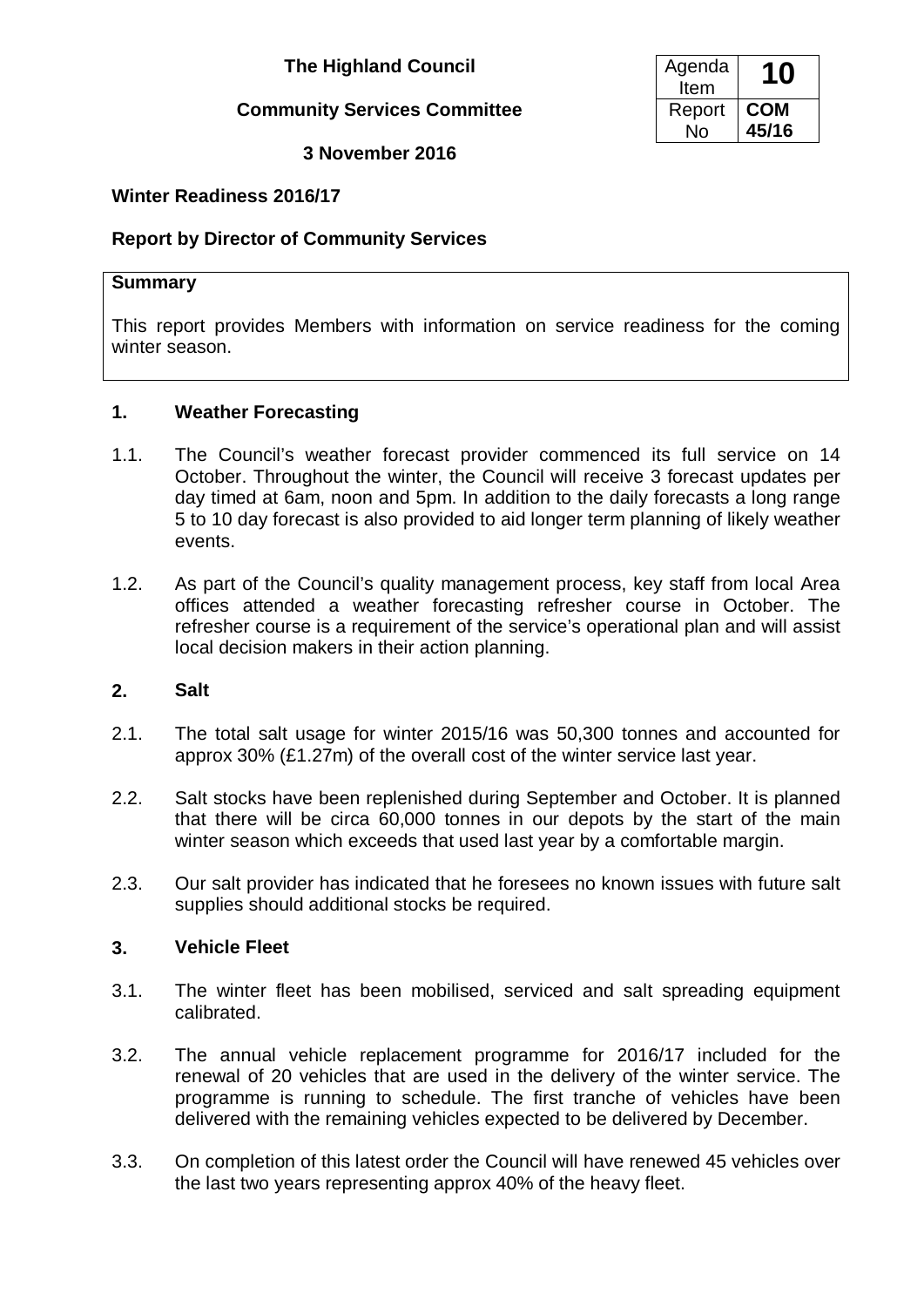### **4. Snow Blower**

- 4.1. The Council currently operates one snow blower which is mainly resident on the Cairngorm Ski Road. The blower was first purchased back in 1984 and is very much at the end of its operating life.
- 4.2. The cost of purchasing a new equivalent blower is prohibitive and has to be balanced against the likely use given the current trend of milder winters.
- 4.3. An alternative to a purpose built snow blower is now available at a much reduced price. It consists of a mobile cutter head which can be mounted on the front, or rear, of an agricultural tractor and is powered by the tractors' own hydraulics.
- 4.4. Two of these cutter heads have been ordered, to be based in Grantown-on-Spey and Applecross.

### **5. Winter Resilience Assistance to Communities**

- 5.1. The Highland Council offers assistance to communities who wish to take action in their own area to help clear snow and ice form footpaths. The assistance takes the form of provision of salt (in either grit bins or heaps), shovels and snow pushers, gloves and hi-visibility vests.
- 5.2. Provision of equipment and training is co-ordinated by the local Community Services Area Offices. Responses from Community Councils will be acted upon as they are received.

### **6. Winter Services Tender**

- 6.1. The Council recently advertised for small, medium or large scale providers to be included on a new list of suppliers able to provide winter services within the Highland area as part of a framework agreement.
- 6.2. To help publicise the tender a promoted post was lodged on Facebook. This generated considerable activity on social media with over 1,900 post engagements being recorded.
- 6.3. In total 60 suppliers/contractors expressed an interest in the tender. From the 60 that expressed an interest only 22 returned documentation. Of the 22 that returned documentation 16 were classed as incomplete and required further clarification of detail. Overall this has been a disappointing response given the initial interest shown.
- 6.4. Assessment of compliant submissions is ongoing. These will be presented to the Tender Board for approval during November.

### **7. Implications**

7.1. This report has no known resource implications however there may be rural considerations where, in recognition of the winter policy, roads in remote areas will be treated later than those in the more populated areas due to the distances